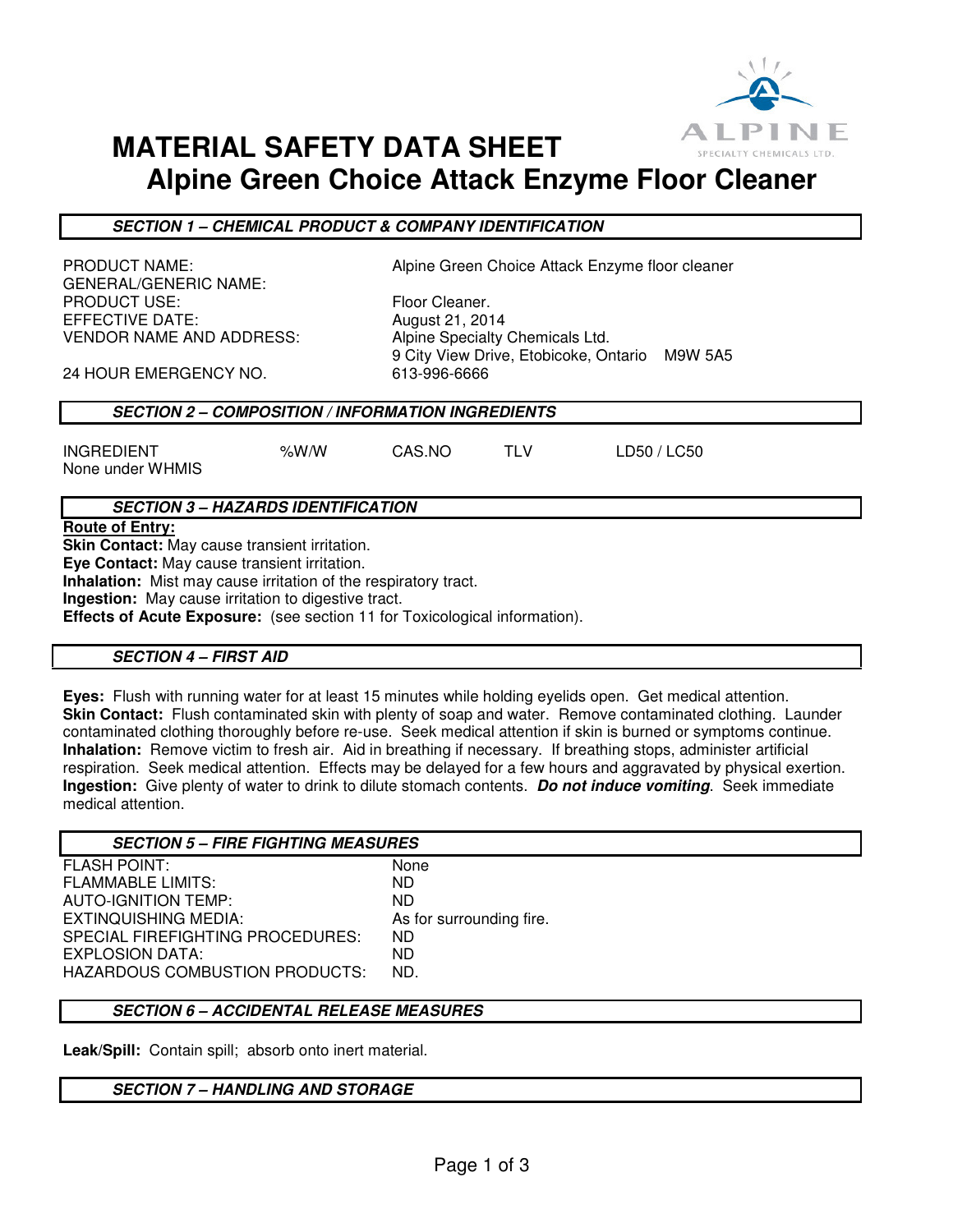# **MATERIAL SAFETY DATA SHEET Alpine Green Choice Attack Enzyme Floor Cleaner**

**Handling Procedures**: Avoid all skin contact. Ventilate adequately, otherwise wear an appropriate breathing apparatus. Avoid contact with eyes, skin or clothing. Keep container closed when not in use. **Storage Procedures**: Keep from freezing. Keep containers closed when not in use.

## **SECTION 8 – EXPOSURE CONTROLS**

| <b>PROTECTIVE EQUIPMENT TO BE USED:</b> |                                          |  |
|-----------------------------------------|------------------------------------------|--|
| RESPIRATORY PROTECTION:                 | Not required under adequate ventilation. |  |
| <b>VENTILATION:</b>                     | General ventilation adequate.            |  |
| <b>PROTECTIVE GLOVES:</b>               | Rubber                                   |  |
| EYE PROTECTION:                         | Safety glasses if risk of contact.       |  |
| OTHER PROTECTIVE MEASURES:              | ND.                                      |  |
|                                         |                                          |  |

## **SECTION 9 – PHYSICAL PROPERTIES**

| PHYSICAL STATE:               | Liquid              |
|-------------------------------|---------------------|
| APPEARANCE AND ODOUR:         | Opaque Liquid       |
| <b>ODOUR THRESHOLD:</b>       | ND.                 |
| <b>SPECIFIC GRAVITY:</b>      | 1.0                 |
| <b>VAPOUR PRESSURE:</b>       | ND.                 |
| <b>VAPOUR DENSITY:</b>        | ND.                 |
| PH:                           | 7                   |
| EVAPORATION RATE:             | ND                  |
| <b>INITIAL BOILING POINT:</b> | 100°C approximately |
| <b>WATER SOLUBILITY:</b>      | Complete            |
| <b>FREEZING POINT:</b>        | 0°C approximately   |
|                               |                     |

## **SECTION 10 – STABILITY AND REACTIVITY**

STABILITY: STABILITY: INCOMPATIBILITY: ND HAZARDOUS DECOMPOSITION PRODUCTS: ND HAZARDOUS POLYMERIZATION: Will not occur. CONDITIONS TO AVOID: ND

## **SECTION 11 – TOXICOLOGICAL INFORMATION**

| THRESHOLD LIMIT VALUE:       | ND.                                                             |
|------------------------------|-----------------------------------------------------------------|
| EFFECTS OF ACCUTE EXPOSURE:  | None known                                                      |
| <b>SKIN CONTACT:</b>         | May cause irritation.                                           |
| EYE CONTACT:                 | May cause irritation. May cause damage if not treated properly. |
| INHALATION:                  | None expected.                                                  |
| INGESTION:                   | May cause irritation to digestive tract.                        |
| EFFECT OF CHRONIC EXPOSURE:  | None known                                                      |
| <b>IRRITANCY OF PRODUCT:</b> | Minimal                                                         |
| CARCINOGENICITY:             | ND.                                                             |
| SENSITIZATION TO MATERIAL:   | ND.                                                             |
| REPRODUCTION TOXICITY:       | ND.                                                             |
| TERATOGENTICITY:             | ND.                                                             |
| MUTAGENICITY:                | ND.                                                             |
|                              |                                                                 |

### **SECTION 12 – ECOLOGICAL CONSIDERATION**

No permanent effects on ecosystems.

### **SECTION 13 – DISPOSAL CONSIDERATIONS**

**Waste Disposal:** In accordance with federal, provincial or local government requirements.

**SECTION 14 – TRANSPORT INFORMATION**

**TDG Classification:** Not Regulated